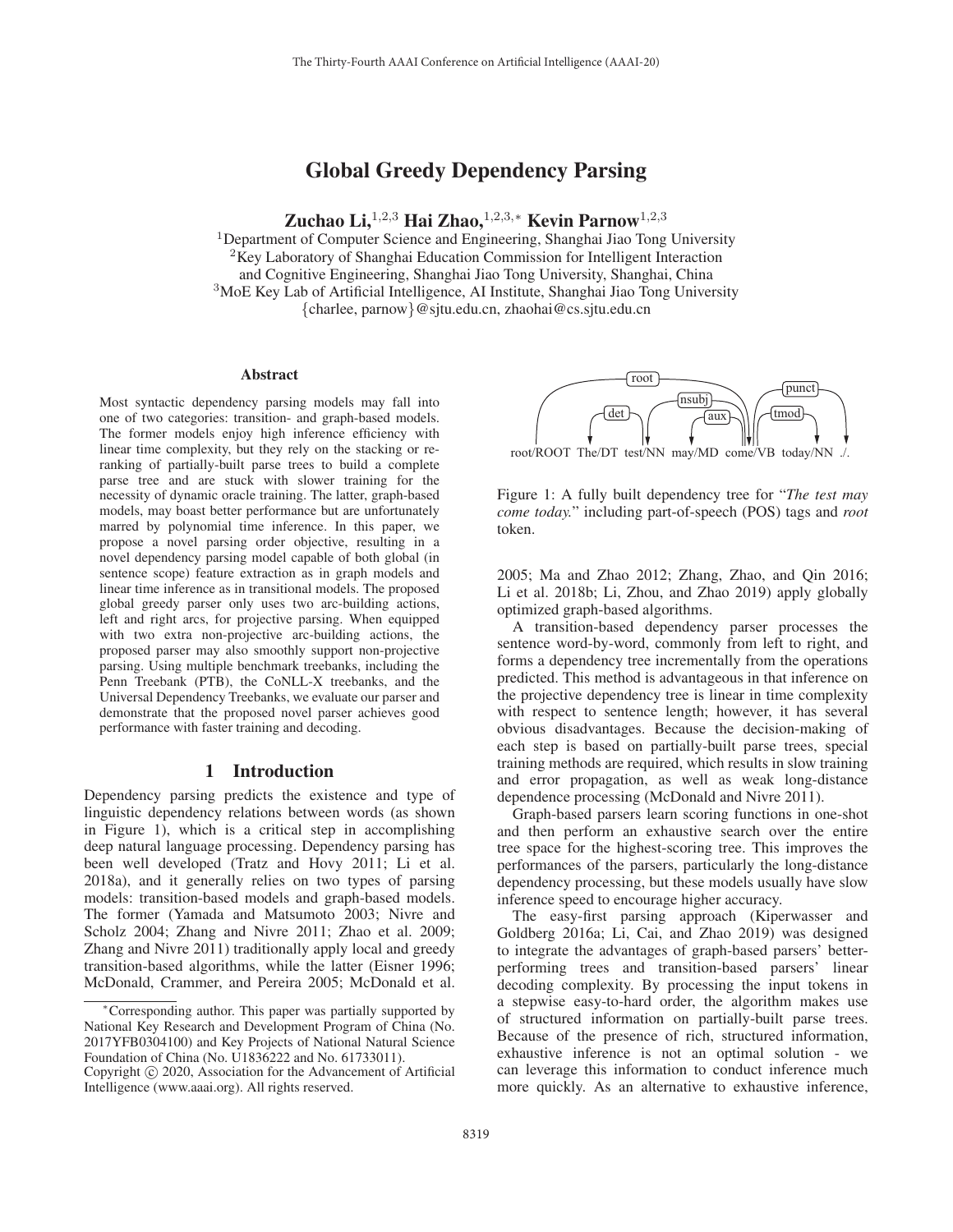easy-first chooses to use an approximated greedy search that only explores a tiny fraction of the search space. Compared to graph-based parsers, however, easy-first parsers have two apparent weaknesses: slower training and worse performance. According to our preliminary studies, with the current state-of-the-art systems, we must either sacrifice training complexity for decoding speed, or sacrifice decoding speed for higher accuracy.

In this paper, we propose a novel Global (featuring) Greedy (inference) parsing architecture<sup>1</sup> that achieves fast training, high decoding speed and good performance. With our approach, we use the one-shot arc scoring scheme as in the graph-based parser instead of the stepwise local scoring in transition-based. This is essential for achieving competitive performance, efficient training, and fast decoding. Since, to preserve linear time decoding, we chose a greedy algorithm, we introduce a parsing order scoring scheme to retain the decoding order in inference to achieve the highest accuracy possible. Just as with oneshot scoring in graph-based parsers, our proposed parser will perform arc-attachment scoring, parsing order scoring, and decoding simultaneously in an incremental, deterministic fashion just as transition-based parsers do.

We evaluated our models on the common benchmark treebanks PTB and CTB, as well as on the multilingual CoNLL and the Universal Dependency treebanks. From the evaluation results on the benchmark treebanks, our proposed model gives significant improvements when compared to the baseline parser. In summary, our contributions are thus:

• We integrate the arc scoring mechanism of graph-based parsers and the linear time complexity inference approach of transition parsing models, which, by replacing stepwise local feature scoring, significantly alleviates the drawbacks of these models, improving their moderate performance caused by error propagation and increasing their training speeds resulting from their lack of parallelism.

• Empirical evaluations on benchmark and multilingual treebanks show that our method achieves state-of-the-art or comparable performance, indicating that our novel neural network architecture for dependency parsing is simple, effective, and efficient.

• Our work shows that using neural networks' excellent learning ability, we can simultaneously achieve both improved accuracy and speed.

## 2 The General Greedy Parsing

The global greedy parser will build its dependency trees in a stepwise manner without backtracking, which takes a general greedy decoding algorithm as in easy-first parsers.

Using easy-first parsing's notation, we describe the decoding in our global greedy parsing. As both easy-first and global greedy parsing rely on a series of deterministic parsing actions in a general parsing order (unlike the fixed left-to-right order of standard transitional parsers), they need a specific data structure which consists of a list of unattached nodes (including their partial structures) referred to as "*pending*". At each step, the parser chooses

a specific action  $\hat{a}$  on position i with the given arc score  $score(\cdot)$ , which is generated by an arc scorer in the parser. Given an intermediate state of parsing with *pending*  $P =$  $\{p_0, p_1, p_2, \cdots, p_N\}$ , the attachment action is determined as follows:

$$
\hat{a} = \underset{act \in \mathcal{A}, \ 1 \leq i \leq N}{\text{argmax}} score(act(p_i)),
$$

where  $A$  denotes the set of the allowed actions, and i is the index of the node in *pending*. In addition to distinguishing the correct attachments from the incorrect ones, the arc scorer also assigns the highest scores to the easiest attachment decisions and lower scores to the harder decisions, thus determining the parsing order of an input sentence.

For projective parsing, there are exactly two types of actions in the allowed action set:  $ATTACHLEFT(i)$  and ATTACHRIGHT(i). Let  $p_i$  refer to *i*-th element in *pending*, then the allowed actions can be formally defined as follows:

• ATTACHLEFT(*i*): attaches  $p_{i+1}$  to  $p_i$ , which results in an arc  $(p_i, p_{i+1})$  headed by  $p_i$ , and removes  $p_{i+1}$  from *pending*.

• ATTACHRIGHT(*i*): attaches  $p_i$  to  $p_{i+1}$ , which results in an arc  $(p_{i+1}, p_i)$  headed by  $p_{i+1}$ , and removes  $p_i$  from *pending*.

# 3 Global Greedy Parsing Model

Our proposed global greedy model contains three components: (1) an encoder that processes the input sentence and maps it into hidden states that lie in a low dimensional vector space  $h_i$  and feeds it into a specific representation layer to strip away irrelevant information, (2) a modified scorer with a parsing order objective, and (3) a greedy inference module that generates the dependency tree.

## 3.1 Encoder

We employ a bi-directional LSTM-CNN architecture (BiLSTM-CNN) to encode the context in which convolutional neural networks (CNNs) learn character-level information  $e_{char}$  to better handle out-of-vocabulary words. We then combine these words' character level embeddings with their word embedding  $e_{word}$  and POS embedding  $e_{pos}$  to create a context-independent representation, which we then feed into the BiLSTM to create word-level context-dependent representations. To further enhance the word-level representation, we leverage an external fixed representation  $e_{lm}$  from pre-trained ELMo (Peters et al. 2018) or BERT (Devlin et al. 2019) layer features. Finally, the encoder outputs a sequence of contextualized representations  $h_i$ .

$$
h_i = BiLSTM([e^i_{word};e^i_{pos};e^i_{char};e^i_{lm}])
$$

Because the contextualized representations will be used for several different purposes in the following scorers, it is necessary to specify a representation for each purpose. As shown in (Dozat and Manning 2017), applying a multilayer perceptron (MLP) to the recurrent output states before the classifier strips away irrelevant information for the

<sup>&</sup>lt;sup>1</sup>Our code is available at https://github.com/bcmi220/ggdp.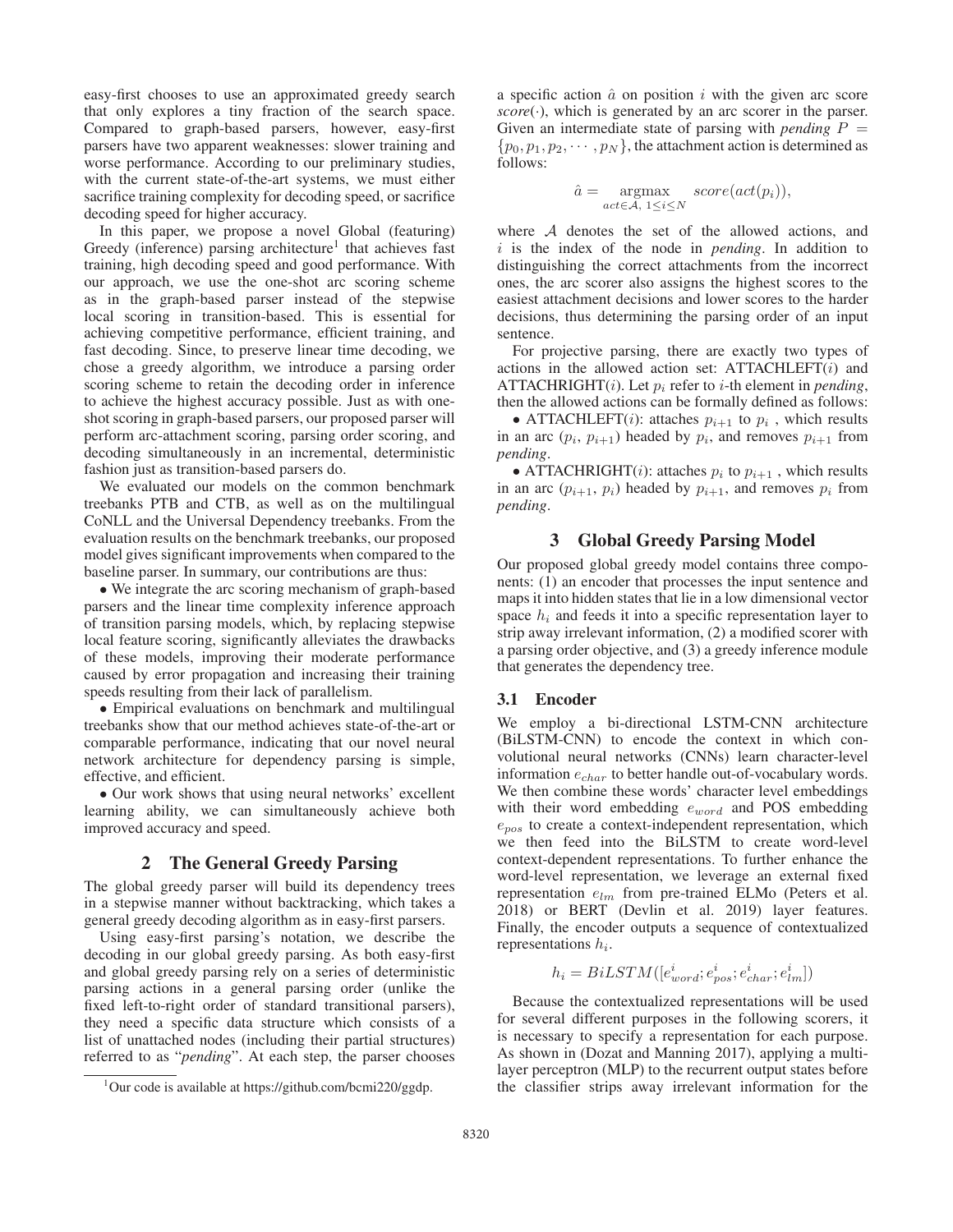

Figure 2: Overview for our global greedy parser.

current decision, reducing both the dimensionality and the risk of model overfitting. Therefore, in order to distinguish the biaffine scorer's head and dependent representations and the parsing order scorer's representations, we add a separate contextualized representation layer with ReLU as its activation function for each syntax head  $h_i^{head} \in H_{head}$ specific representations, dependent  $h_i^{dep} \in H_{dep}$  specific representations, and parsing order  $h_i^{order} \in H_{order}$ :

$$
h_i^m = ReLU(MLP_m(h_i)), m \in [head, dep, order]
$$

## 3.2 Scorers

The traditional easy-first model relies on an incremental tree scoring process with stepwise loss backpropagation and sub-tree removal facilitated by local scoring, relying on the scorer and loss backpropagation to hopefully obtain the parsing order. Communicating the information from the scorer and the loss requires training a dynamic oracle, which exposes the model to the configurations resulting from erroneous decisions. This training process is done at the token level, not the sentence level, which unfortunately means incremental scoring prevents parallelized training and causes error propagation. We thus forego incremental local scoring, and, inspired by the design of graph-based parsing models, we instead choose to score all of the syntactic arc candidates in one-shot, which allows for global featuring at a sentence level; however, the introduction of one-shot scoring brings new problems. Since the graph-based method relies on a tree space search algorithm to find the tree with the highest score, the parsing order is not important at all. If we apply one-shot scoring to greedy parsing, we need a mechanism like a stack (as is used in transition-based parsing) to preserve the parsing order.

Both transition-based and easy-first parsers build parse trees in an incremental style, which forces tree formation to follow an order starting from either the root and working

towards the leaf nodes or vice versa. When a parser builds an arc that skips any layer, certain errors will exist that it will be impossible for the parent node to find. We thus implement a parsing order prediction module to learn a parsing order objective that outputs a parsing order score addition to the arc score to ensure that each *pending* node is attached to its parent only after all (or at least as many as possible) of its children have been collected.

Our scorer consists of two parts: a biaffine scorer for one-shot scoring and a parsing order scorer for parsing order guiding. For the biaffine scorer, we adopt the biaffine attention mechanism (Dozat and Manning 2017) to score all possible head-dependent pairs:

$$
s_{arc} = H_{head}^T \mathbf{W}_{arc} H_{dep}
$$
  
+  $\mathbf{U}_{arc}^T H_{head} + \mathbf{V}_{arc}^T H_{dep} + \mathbf{b}_{arc}$ 

where  $W_{arc}$ ,  $U_{arc}$ ,  $V_{arc}$ ,  $b_{arc}$  are the weight matrix of the bi-linear term, the two weight vectors of the linear terms, and the bias vector, respectively.

If we perform greedy inference only on the  $s_{arc}$  directly, as in Figure 3, at step  $i$ , the decoder tests every pair in the pending list, and although the current score fits the correct tree structure for this example, because backtracking is not allowed in the deterministic greedy inference, according to the maximum score  $s_{arc}$ , the edge selected in step  $i+1$  is "*root*"→"*come*". This prevents the child nodes ("*today*" and "*.*") from finding the correct parent node in the subsequent step. Thus, the decoder is stuck with this error. This problem can be solved or mitigated by using a max spanning tree (MST) decoder or by adding beam search method to the inference, but neither guarantees maintaining linear time decoding. Therefore, we propose a new scorer for parsing order  $s_{order}$ . In the scoring stage, the parsing order score is passed to the decoder to guide it and prevent (as much as possible) resorting to erroneous choices.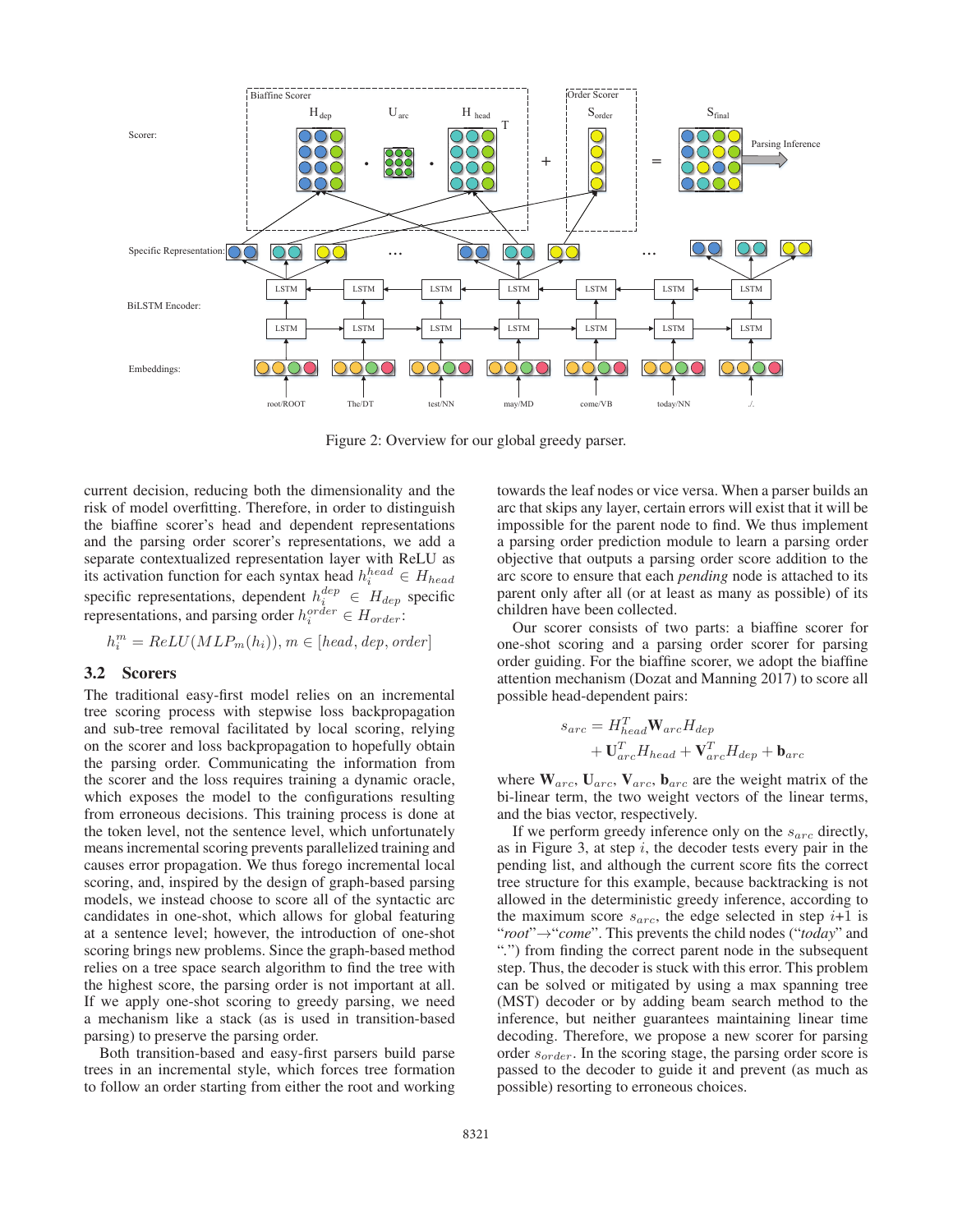| head<br>dep | root     | The | test |     |          | may come today   |              |
|-------------|----------|-----|------|-----|----------|------------------|--------------|
| root        | $\theta$ |     |      |     | $\Omega$ | 0                | $\mathbf{0}$ |
| The         |          |     |      |     |          |                  |              |
| test        |          |     |      |     |          |                  |              |
| may         |          |     |      |     |          |                  |              |
| come        | 0.8      |     |      |     | $\theta$ | 0.1              | $\mathbf{0}$ |
| today       | 0.2      |     |      | 0.6 | 0        | $\boldsymbol{0}$ |              |
|             | 0.1      |     |      | 0.5 | 0.4      | 10               |              |

Arc score from biaffine scorer at step i



Figure 3: Illustration of the reason of errors generated when only using biaffine arc score for easy-first parsing.

We formally define the parsing order score for decoding. To decode the nodes at the bottom of the syntax tree first, we define the the parsing order priority as the layer "level" or "position" in the tree2. The biaffine output score is the probability of edge (dependency) existence, between 0 and 1, so the greater the probability, the more likely an edge is to exist. Thus, our parsing order scorer gives a layer score for a node, and then, we add this layer score to the biaffine score. Consequently, the relative score of the same layer can be kept unchanged, and the higher the score of a node in the bottom layer, the higher its decoding priority will be. We therefore define  $s_{order}$  as:

$$
s_{order} = \mathbf{W}_{order} H_{order} + \mathbf{b}_{order}
$$

where  $\mathbf{W}_{order}$  and  $\mathbf{b}_{order}$  are parameters for the parsing order scorer. Finally, the one-shot arc score is:

$$
s_{final} = s_{arc} + s_{order}
$$

Similarly, we use the biaffine scorer for dependency label classification. We apply MLPs to the contextualized representations before using them in the label classifier as well. As with other graph-based models, the predicted tree at training time has each word as a dependent of its highestscoring head (although at test time we ensure that the parse is a well-formed tree via the greedy parsing algorithm).

# 3.3 Training Objectives

To parse the syntax tree  $y$  for a sentence  $x$  with length  $l$ , the easy-first model relies on an action-by-action process performed on *pending*. In the training stage, the loss is accumulated once per step (action), and the model is updated by gradient backpropagation according to a preset frequency. This prohibits parallelism during model training lack between and within sentences. Therefore, the traditional easy-first model was trained to maximize following probability:

$$
P_{\theta}(y|x) = \prod_{i=1}^{l-1} P_{\theta}(y_i^{act} | pending_i),
$$

where *pending*<sub>i</sub> is the pending list state at step i.

While for our proposed model, it uses the training method similar to that of graph-based models, in which the arc scores are all obtained in one-shot. Consequently, it does not rely on the pending list in the training phase and only uses the pending list to promote the process of linear parsing in the inference stage. Our model is trained to optimize the probability of the dependency tree  $y$  when given a sentence x:  $P_{\theta}(y|x)$ , which can be factorized as:

$$
P_{\theta}(y|x) = \prod_{i=1}^{l} P_{\theta}(y_i^{arc}, y_i^{rel}, y_i^{order}|x_i)
$$

where  $\theta$  represents learnable parameters,  $l$  denotes the length of the processing sentence, and  $y_i^{arc}$ ,  $y_i^{rel}$  denote the highestscoring head and dependency relation for node  $x_i$ . Thus, our model factors the distribution according to a bottom-up tree structure.

Corresponding to multiple objectives, several parts compose the loss of our model. The overall training loss is the sum of three objectives:

$$
\mathcal{L} = \mathcal{L}^{arc} + \mathcal{L}^{rel} + \mathcal{L}^{order},
$$

where the loss for arc prediction  $\mathcal{L}^{arc}$  is the negative loglikelihood loss of the golden structure  $y^{arc}$ :

$$
\mathcal{L}^{arc}(x) = -\log P_{\theta}(y^{arc}|x),
$$

the loss for relation prediction  $\mathcal{L}^{rel}$  is implemented as the negative log-likelihood loss of the golden relation  $y^{rel}$  with the golden structure  $y^{arc}$ ,

$$
\mathcal{L}^{rel}(x, y^{arc}) = -\log P_{\theta}(y^{rel}|x, y^{arc}),
$$

and the loss for parsing order prediction  $\mathcal{L}^{order}$ :

$$
\mathcal{L}^{order}(x) = -\log P_{\theta}(y^{order}|x).
$$

Because the parsing order score of each layer in the tree increases by 1, we frame it as a classification problem and therefore add a multi-class classifier module as the order scorer.

## 3.4 Non-Projective Inference

For non-projective inference, we introduce two additional arc-building actions as follows.

<sup>&</sup>lt;sup>2</sup>"layer" is used to represent the distance between the current node to the "root".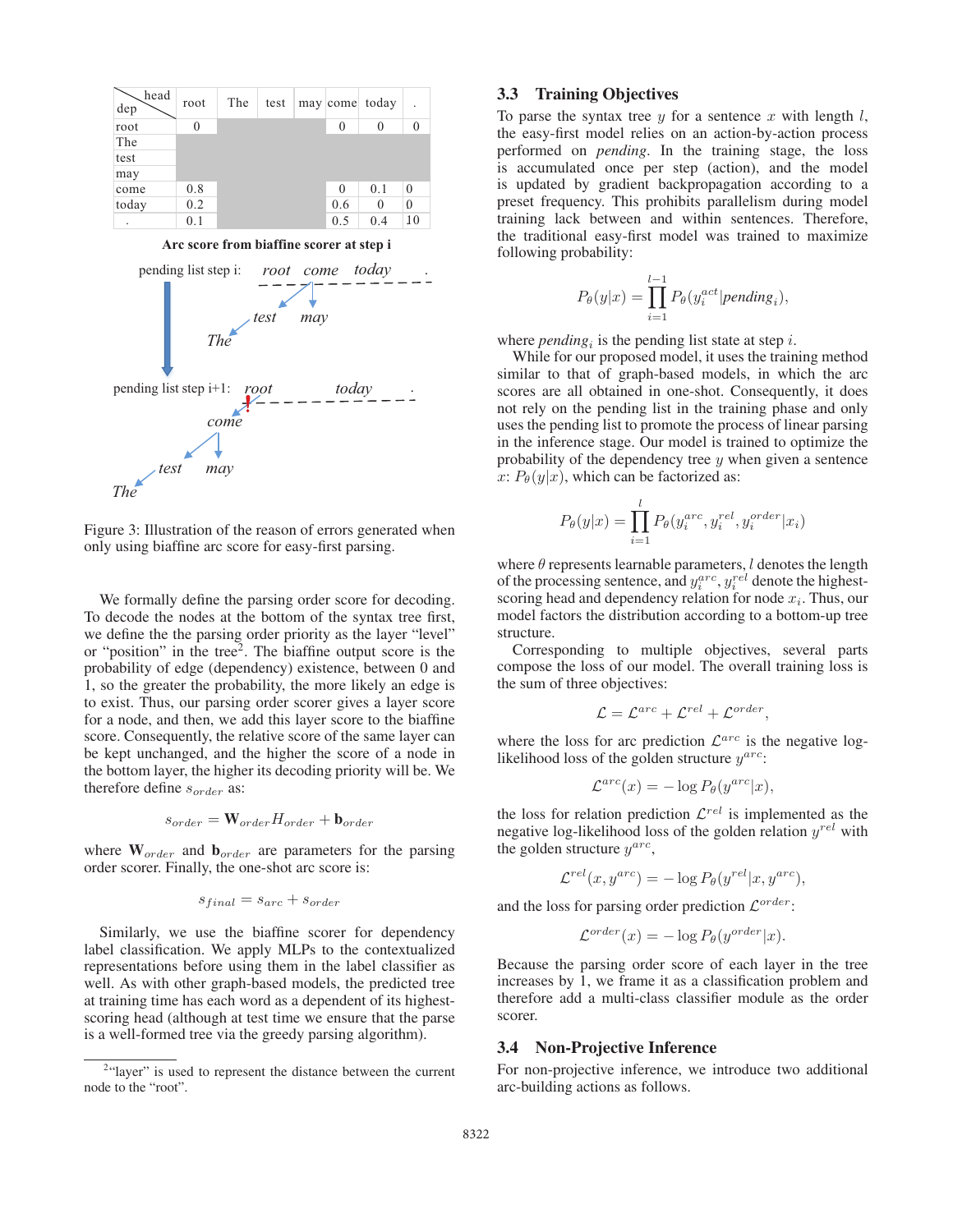|                                           |                   |            | <b>PTB-SD</b> |          | <b>CTB</b> |
|-------------------------------------------|-------------------|------------|---------------|----------|------------|
| <b>System</b>                             | <b>Method</b>     | $LAS(\% )$ | $UAS(\%)$     | $LAS$ %) | $UAS(\%)$  |
| (Dyer et al. 2015)                        | $\overline{T(g)}$ | 90.9       | 93.1          | 85.5     | 87.1       |
| (Kiperwasser and Goldberg 2016b)          | T(g)              | 91.9       | 93.9          | 86.1     | 87.6       |
| (Andor et al. 2016)                       | T(b)              | 92.79      | 94.61         |          |            |
| (Zhu et al. 2015)                         | $T$ (re)          |            | 94.16         |          | 87.43      |
| STACKPTR: (Ma et al. 2018)                | T(g)              | 94.19      | 95.87         | 89.29    | 90.59      |
| (Zhang and McDonald 2014)                 | G(3rd)            | 90.64      | 93.01         | 86.34    | 87.96      |
| (Zhang, Zhao, and Qin 2016)               | G(3rd)            | 91.29      | 93.42         | 86.17    | 87.65      |
| (Wang and Chang 2016)                     | G(1st)            | 91.82      | 94.08         | 86.23    | 87.55      |
| (Kiperwasser and Goldberg 2016b)          | G(1st)            | 90.9       | 93.0          | 84.9     | 86.5       |
| BIAF: (Dozat and Manning 2017)            | G(1st)            | 94.08      | 95.74         | 88.23    | 89.30      |
| BIAF [re-impl]: (Ma et al. 2018)          | G(1st)            | 94.21      | 95.84         | 89.14    | 90.43      |
| WO: (Wang, Chang, and Mansur 2018)        | G(1st)            | 94.54      | 95.66         |          |            |
| Division: (Zhou and Zhao 2019)            | G                 | 93.09      | 94.32         | 87.31    | 89.14      |
| Joint: (Zhou and Zhao 2019)               | G                 | 94.68      | 96.09         | 89.15    | 91.21      |
| This work (MST)                           | G(1st)            | 94.57      | 95.93         | 89.45    | 90.55      |
| (Kiperwasser and Goldberg 2016a)          | E(g)              | 90.9       | 93.0          | 85.5     | 87.1       |
| This work                                 | $G + E(g)$        | 94.54      | 95.83         | 89.44    | 90.47      |
| WO + ELMo: (Wang, Chang, and Mansur 2018) | G(1st)            | 95.25      | 96.35         |          |            |
| Division + BERT: (Zhou and Zhao 2019)     | G                 | 94.56      | 96.22         |          |            |
| Joint + BERT: (Zhou and Zhao 2019)        | G                 | 95.43      | 97.00         | 89.15    | 91.21      |
| This work + ELMo                          | $G + E(g)$        | 94.57      | 96.37         | $89.45*$ | $90.51*$   |
| This work + BERT                          | $G + E(g)$        | 94.63      | 96.44         | 89.73    | 90.89      |
| This work + ELMo + BERT                   | $G + E(g)$        | 94.81      | 96.59         | 89.73*   | $90.88*$   |

Table 1: Comparison of results on the test sets. "T", "G" and "E" indicate transition-based, graph-based and easy-first models, respectively. The "G + E" represents the graph-based training while the easy-first algorithm is used for inference. Acronyms used:  $(g)$  – greedy,  $(b)$  – beam search,  $(re)$  – re-ranking,  $(3rd)$  – 3rd-order,  $(1st)$  – 1st-order. The "\*" in the upper right corner of the results is because the original ELMo (Peters et al. 2018) has no Chinese version. We instead used the multilingual version "HIT-ELMo" pre-trained by (Che et al. 2018).

• NP-ATTACHLEFT(*i*): attaches  $p_j$  to  $p_i$  where  $j>i$ , which builds an arc  $(p_i, p_j)$  headed by  $p_i$ , and removes  $p_j$ from *pending*.

• NP-ATTACHRIGHT(*i*): attaches  $p_i$  to  $p_i$  where  $j < i$ which builds an arc  $(p_i, p_j)$  headed by  $p_i$ , and removes  $p_j$ from *pending*.

If we use the two arc-building actions for non-projective dependency trees directly on  $s_{final}$ , the time complexity will become  $O(n^3)$ , so we need to modify this algorithm to accommodate the non-projective dependency trees. Specifically, we no longer use  $s_{final}$  directly for greedy search but instead divide each decision into two steps. The first step is to use the order score  $s_{order}$  to sort the pending list in descending order. Then, the second step is to find the edge with the largest arc score  $s_{arc}$  for this node in the first position of the pending list.

## 3.5 Time Complexity

The number of decoding steps to build a parse tree for a sentence is the same as its length,  $n$ . Combining this with the searching in the *pending* list (at each step, we need to find the highest-scoring pair in the pending list to attach. This has a runtime of  $O(n)$ . The time complexity of a full decoding is  $O(n^2)$ , which is equal to 1<sup>st</sup>-order nonprojective graph-based parsing but more efficient than  $1^{st}$ order projective parsing with  $O(n^3)$  and other higher order graph parsing models. Compared with the current state-ofthe-art transition-based parser STACKPTR (Ma et al. 2018),

with the same decoding time complexity as ours, since our number of decoding takes  $n$  steps while STACKPTR takes  $2n-1$  steps for decoding and needs to compute the attention vector at each step, our model actually would be much faster than STACKPTR in decoding.

For the non-projective inference in our model, the complexity is still  $O(n^2)$ . Since the order score and the arc score are two parts that do not affect each other, we can sort the order scores with time complexity of  $O(n \log n)$ and then iterate in this descending order. The iteration time complexity is  $O(n)$  and determining the arc is also  $O(n)$ , so the overall time complexity is  $O(n \log n) + O(n^2)$ , simplifying to  $O(n^2)$ .

# 4 Experiments

We evaluate our parsing model on the English Penn Treebank (PTB), the Chinese Penn Treebank (CTB), treebanks from two CoNLL shared tasks and the Universal Dependency (UD) Treebanks, using unlabeled attachment scores (UAS) and labeled attachment scores (LAS) as the metrics. Punctuation is ignored as in previous work (Dozat and Manning 2017). For English and Chinese, we use the projective inference, while for other languages, we use the non-projective one.

## 4.1 Treebanks

For English, we use the Stanford Dependency (SD 3.3.0) (De Marneffe and Manning 2008) conversion of the Penn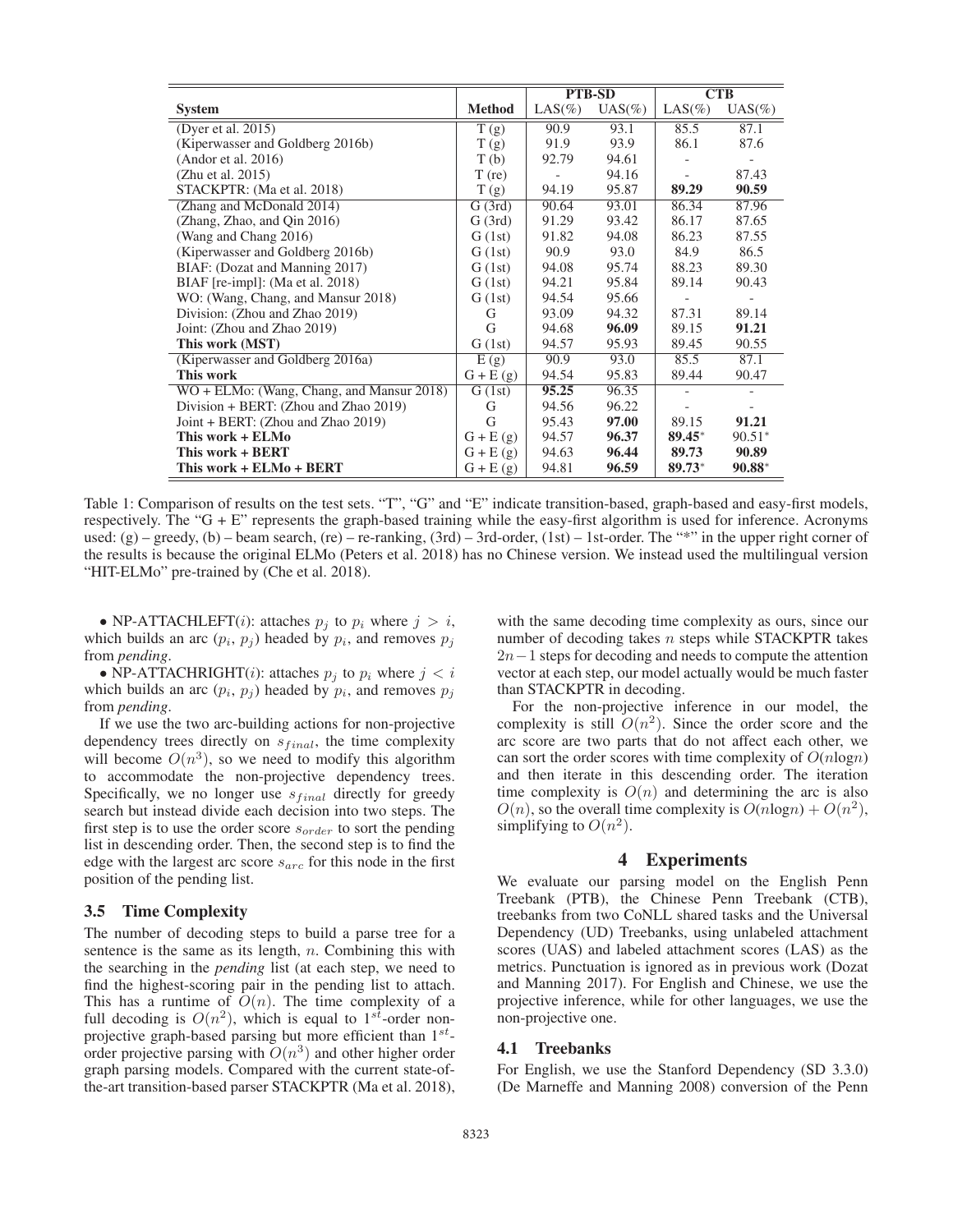|                        | Bi-Att        | <b>NeuroMST</b> | <b>BIAF</b>            | <b>STACKPTR</b> | Ours          | <b>Best Published</b> |
|------------------------|---------------|-----------------|------------------------|-----------------|---------------|-----------------------|
|                        | UAS [LAS]     | UAS [LAS]       | $\overline{UAS}$ [LAS] | UAS [LAS]       | $UAS$ [LAS]   | UAS [LAS]             |
| ar                     | 80.34 [68.58] | 80.80 [69.40]   | 82.15 [71.32]          | 83.04 [72.94]   | 84.47 [74.12] | $81.12$ [-]           |
| bg                     | 93.96 [89.55] | 94.28 [90.60]   | 94.62 [91.56]          | 94.66 [91.40]   | 95.63 [92.47] | $94.02$ [-]           |
| $\mathbf{c}\mathbf{s}$ | 91.16 [85.14] | 91.18 [85.92]   | 92.24 [87.85]          | 92.83 [88.75]   | 93.71 [89.90] | 91.16 [85.14]         |
| da                     | 91.56 [85.53] | 91.86 [87.07]   | 92.80 [88.36]          | 92.08 [87.29]   | 93.06 [88.45] | $92.00$ [-]           |
| de                     | 92.71 [89.80] | 93.62 [91.90]   | 94.52 [93.06]          | 94.77 [93.21]   | 95.34 [94.17] | 92.71 [89.80]         |
| en                     |               | 94.66 [92.52]   | 95.19 [93.14]          | 93.25 [93.17]   | 95.48 [93.64] | $93.25$ [-]           |
| es                     | 88.74 [84.03] | 89.20 [85.77]   | 90.43 [87.08]          | 90.87 [87.80]   | 91.92 [88.74] | 88.75 [84.03]         |
| ja                     | 93.44 [90.67] | 94.02 [92.60]   | 93.95 [92.46]          | 93.38 [91.92]   | 93.70 [92.05] | $93.80$ [-]           |
| nl                     | 87.15 [82.41] | 87.85 [84.82]   | 90.07 [87.24]          | 90.10 [87.05]   | 91.84 [89.30] | $87.39$ [-]           |
| pt                     | 92.77 [88.44] | 92.71 [88.92]   | 93.41 [89.96]          | 93.57 [90.07]   | 93.85 [90.56] | $93.03$ [-]           |
| sl                     | 86.01 [75.90] | 86.73 [77.56]   | 87.55 [78.52]          | 87.59 [78.85]   | 88.91 [79.82] | $87.06$ [-1]          |
| <b>SV</b>              | 90.50 [84.05] | 91.22 [86.92]   | 92.22 [88.44]          | 92.49 [89.01]   | 93.90 [89.91] | 91.85 [85.26]         |
| tr                     | 78.43 [66.16] | 77.71 [65.81]   | 79.84 [68.63]          | 79.56 [68.03]   | 82.06 [71.50] | 78.43 [66.16]         |
| zh                     |               | 93.40 [90.10]   | 94.05 [90.89]          | 93.88 [90.81]   | 94.87 [91.52] | $93.04$ [-]           |
| avg                    | 88.89 [82.52] | 89.94 [84.99]   | 90.93 [86.32]          | 90.86 [86.45]   | 92.05 [87.58] |                       |

Table 2: UAS and LAS on 14 treebanks from CoNLL shared tasks, together with several state-of-the-art parsers. Bi-Att is the bi-directional attention based parser (Cheng et al. 2016), and NeuroMST is the neural MST parser (Ma and Hovy 2017). "Best Published" includes the best results in recent years among (Koo et al. 2010), (Martins et al. 2011), (Martins, Almeida, and Smith 2013), (Lei et al. 2014), (Zhang et al. 2014), (Zhang and McDonald 2014), (Pitler and McDonald 2015), and (Cheng et al. 2016) in addition to the ones we listed above.

Treebank (Marcus, Marcinkiewicz, and Santorini 1993), and follow the standard splitting convention for PTB, using sections 2-21 for training, section 22 as a development set and section 23 as a test set. We use the Stanford POS tagger (Toutanova et al. 2003) generate predicted POS tags.

For Chinese, we adopt the splitting convention for CTB (Xue et al. 2005) described in (Dyer et al. 2015). The dependencies are converted with the Penn2Malt converter. Gold segmentation and POS tags are used as in previous work (Dyer et al. 2015).

For the CoNLL Treebanks, we use the English treebank from the CoNLL-2008 shared task (Surdeanu et al. 2008) and all 13 treebanks from the CoNLL-X shared task (Buchholz and Marsi 2006). The experimental settings are the same as (Ma and Hovy 2015).

For UD Treebanks, following the selection of (Ma et al. 2018), we take 12 treebanks from UD version 2.1 (Nivre et al. 2017): Bulgarian (bg), Catalan (ca), Czech (cs), Dutch (nl), English (en), French (fr), German (de), Italian (it), Norwegian (no), Romanian (ro), Russian (ru) and Spanish (es). We adopt the standard training/dev/test splits and use the universal POS tags provided in each treebank for all the languages.

## **4.2** Implementation Details

**Pre-trained Embeddings** We use the GloVe (Pennington, Socher, and Manning 2014) trained on Wikipedia and Gigaword as external embeddings for English parsing. For other languages, we use the word vectors from 157 languages trained on Wikipedia and Crawl using fastText (Grave et al. 2018). We use the extracted BERT layer features to enhance the performance on CoNLL-X and UD treebanks.

Hyperparameters The character embeddings are 8dimensional and randomly initialized. In the character CNN, the convolutions have a window size of 3 and consist of 50 filters. We use 3 stacked bidirectional LSTMs with 512-dimensional hidden states each. The outputs of the BiLSTM employ a 512-dimensional MLP layer for the arc scorer, a 128-dimensional MLP layer for the relation scorer, and a 128-dimensional MLP layer for the parsing order scorer, with all using ReLU as the activation function. Additionally, for parsing the order score, since considering it a classification problem over parse tree layers, we set its range<sup>3</sup> to [0, 1, ..., 32].

Training Parameter optimization is performed with the Adam optimizer with  $\beta_1 = \beta_2 = 0.9$ . We choose an initial learning rate of  $\eta_0 = 0.001$ . The learning rate  $\eta$  is annealed by multiplying a fixed decay rate  $\rho = 0.75$  when parsing performance stops increasing on validation sets. To reduce the effects of an exploding gradient, we use a gradient clipping of 5.0. For the BiLSTM, we use recurrent dropout with a drop rate of  $0.33$  between hidden states and  $0.33$ between layers. Following (Dozat and Manning 2017), we also use embedding dropout with a rate of 0.33 on all word, character, and POS tag embeddings.

# 4.3 Main Results

We now compare our model with several other recently proposed parsers as shown in Table 1. Our global greedy parser significantly outperforms the easy-first parser in (Kiperwasser and Goldberg 2016a) (HT-LSTM) on both PTB and CTB. Compared with other graph- and transitionbased parsers, our model is also competitive with the

<sup>&</sup>lt;sup>3</sup>Scores above 32 will be truncated to 32.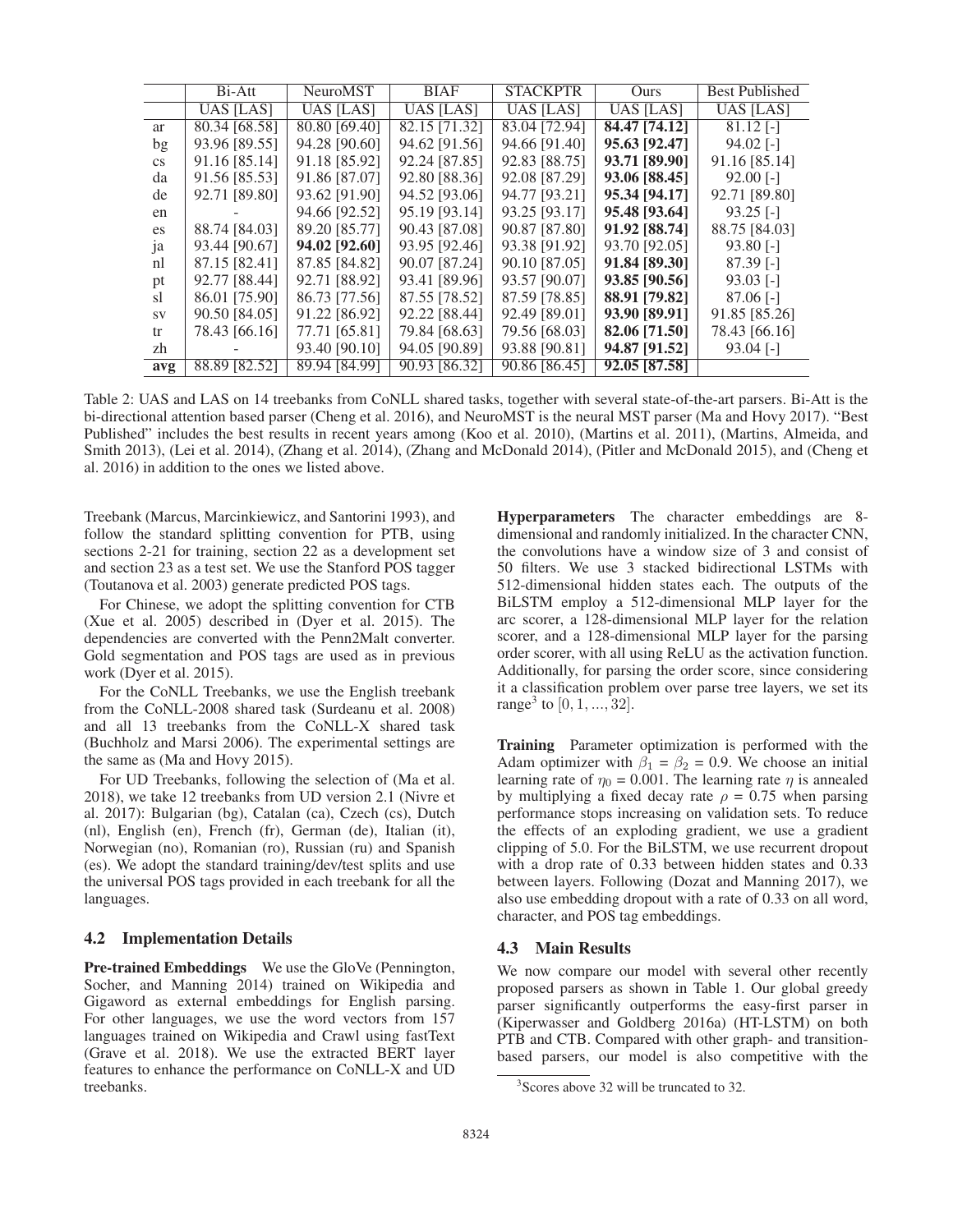|                        | <b>BIAF</b>   | STACKPTR      | Ours             |
|------------------------|---------------|---------------|------------------|
|                        | UAS [LAS]     | UAS [LAS]     | <b>UAS</b> [LAS] |
| bg                     | 94.30 [90.04] | 94.31 [89.96] | 95.43 [91.27]    |
| ca                     | 94.36 [92.05] | 94.47 [92.39] | 95.38 [93.57]    |
| $\overline{\text{cs}}$ | 94.06 [90.60] | 94.21 [90.94] | 95.08 [91.52]    |
| de                     | 90.26 [86.11] | 90.26 [86.16] | 91.33 [87.27]    |
| en                     | 91.91 [89.82] | 91.93 [89.83] | 93.17 [90.79]    |
| es                     | 93.72 [91.33] | 93.77 [91.52] | 94.83 [92.36]    |
| fr                     | 92.62 [89.51] | 92.90 [89.88] | 93.95 [91.42]    |
| it                     | 94.75 [92.72] | 94.70 [92.55] | 95.73 [93.52]    |
| nl                     | 93.44 [91.04] | 93.98 [91.73] | 95.32 [92.82]    |
| no                     | 95.28 [93.58] | 95.33 [93.62] | 95.87 [94.15]    |
| ro                     | 91.94 [85.61] | 91.80 [85.34] | 92.72 [86.16]    |
| ru                     | 94.40 [92.68] | 94.69 [93.07] | 95.88 [94.26]    |
| avg                    | 93.42 [90.42] | 93.52 [90.66] | 94.55 [91.59]    |

Table 3: UAS and LAS on test datasets of 12 treebanks from UD Treebanks, together with BIAF and STACKPTR for comparison.

state-of-the-art on PTB when considering the UAS metric. Compared to state-of-the-art parsers in transition and graph types, BIAF and STACKPTR, respectively, our model gives better or comparable results but with much faster training and decoding. Additionally, with the help of pre-trained language models, ELMo or BERT, our model can achieve even greater results.

In order to explore the impact of the parsing order objective on the parsing performance, we replace the greedy inference with the traditional MST parsing algorithm (i.e.,  $BIAF + parsing order objective$ , and the result is shown as "This work (MST)", giving slight performance improvement compared to the greedy inference, which shows globally optimized decoding of graph model still takes its advantage. Besides, compared to the standard training objective for graph model based parser, the performance improvement is slight but still shows the proposed parsing order objective is indeed helpful.

## **4.4 CoNLL Results**

Table 2 presents the results on 14 treebanks from the CoNLL shared tasks. Our model yields the best results on both UAS and LAS metrics of all languages except the Japanese. As for Japanese, our model gives unsatisfactory results because the original treebank was written in Roman phonetic characters instead of hiragana, which is used by both common Japanese writing and our pre-trained embeddings. Despite this, our model overall still gives 1.0% higher average UAS and LAS than the previous best parser, BIAF.

## 4.5 UD Results

Following (Ma et al. 2018), we report results on the test sets of 12 different languages from the UD treebanks along with the current state-of-the-art: BIAF and STACKPTR. Although both BIAF and STACKPTR parsers have achieved relatively high parsing accuracies on the 12 languages and have all UAS higher than 90%, our model achieves stateof-the-art results in all languages for both UAS and LAS.

| <b>Systems</b>    | Training     | Decoding        |  |  |
|-------------------|--------------|-----------------|--|--|
|                   | T (Hours)    | S (tokens/sec.) |  |  |
| Origin Easy-First | $\approx$ 16 | 8532            |  |  |
| <b>BIAF</b>       | $\approx$ 8  | 2568            |  |  |
| <b>STACKPTR</b>   | $\approx$ 12 | 1508            |  |  |
| Ours              | $\approx$ 8  | 8541            |  |  |

Table 4: Training time and decoding speed. The experimental environment is on the same machine with Intel i9 9900k CPU and NVIDIA 1080Ti GPU.

Overall, our model reports more than 1.0% higher average UAS than STACKPTR and 0.3% higher than BIAF.

## **4.6 Runtime Analysis**

In order to verify the time complexity analysis of our model, we measured the running time and speed of BIAF, STACKPTR and our model on PTB training and development set using the projective algorithm. The comparison in Table 4 shows that in terms of convergence time, our model is basically the same speed as BIAF, while STACKPTR is much slower. For decoding, our model is the fastest, followed by BIAF. STACKPTR is unexpectedly the slowest. This is because the time cost of attention scoring in decoding is not negligible when compared with the processing speed and actually even accounts for a significant portion of the runtime.

#### 5 **Conclusion**

This paper presents a new global greedy parser in which we enable greedy parsing inference compatible with the global arc scoring of graph-based parsing models instead of the local feature scoring of transitional parsing models. The proposed parser can perform projective parsing when only using two arc-building actions, and it also supports non-projective parsing when introducing two extra nonprojective arc-building actions. Compared to graph-based and transition-based parsers, our parser achieves a better tradeoff between parsing accuracy and efficiency by taking advantages of both graph-based models' training methods and transition-based models' linear time decoding strategies. Experimental results on 28 treebanks show the effectiveness of our parser by achieving good performance on 27 treebanks, including the PTB and CTB benchmarks.

## **References**

Andor, D.; Alberti, C.; Weiss, D.; Severyn, A.; Presta, A.; Ganchev, K.; Petrov, S.; and Collins, M. 2016. Globally normalized transition-based neural networks. In ACL.

Buchholz, S., and Marsi, E. 2006. CoNLL-X shared task on multilingual dependency parsing. In CoNLL.

Che, W.; Liu, Y.; Wang, Y.; Zheng, B.; and Liu, T. 2018. Towards better UD parsing: Deep contextualized word embeddings, ensemble, and treebank concatenation. In CoNLL.

Cheng, H.; Fang, H.; He, X.; Gao, J.; and Deng, L. 2016. Bidirectional attention with agreement for dependency parsing. In EMNLP.